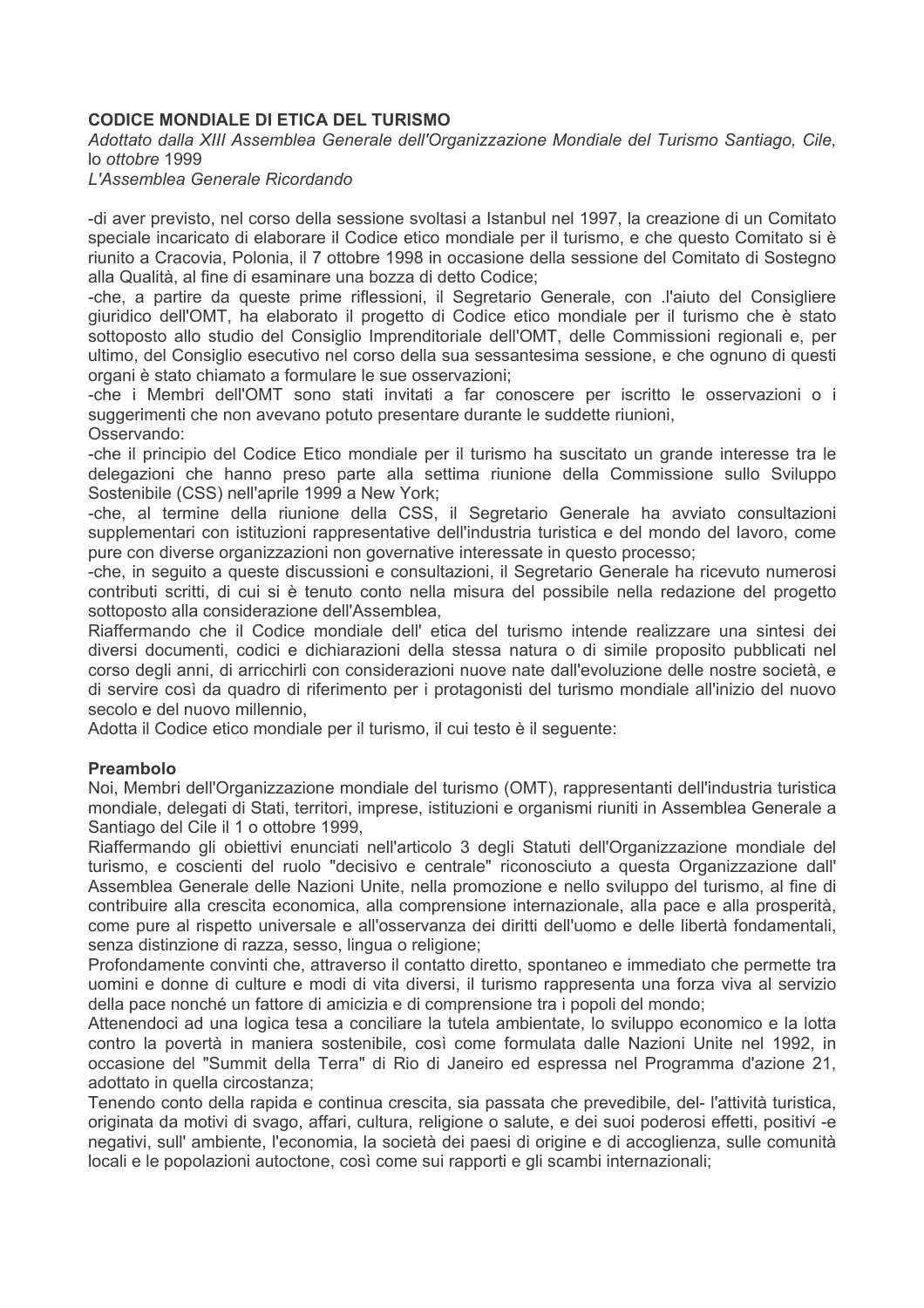Mossi dal desiderio di promuovere un turismo responsabile, sostenibile e accessi- bile a tutti nell' ambito del diritto appartenente ad ogni persona di utilizzare il proprio tempo libero per svago o viaggi, e nel rispetto delle scelte di società di tutti i popoli;

Convinti altresì che l'industria turistica mondiale, nel suo insieme, trarrebbe un notevole vantaggio movendosi in un ambiente che favorisse l'economia di mercato. l'impresa privata e la libertà di commercio, che gli permettesse di ottimizzare i suoi effetti benefici in termini di creazione di attività e di impiego:

Fermamente convinti inoltre che, a condizione che siano rispettati alcuni principi ed alcune norme, un turismo responsabile e sostenibile non è affatto incompatibile con la crescente liberalizzazione delle condizioni che regolamentano gli scambi di servizi e sotto la cui egida operano le imprese di questo settore, e che è possibile conciliare, in questo ambito, economia ed ecologia, ambiente e sviluppo, apertura agli scambi internazionali e protezione delle identità sociali e culturali;

Considerando che, con un tale approccio, tutti i protagonisti dello sviluppo turistico amministrazioni nazionali, regionali e locali, imprese, associazioni professionali, operatori del settore, organizzazioni non governative e organismi di ogni tipo appartenenti all'industria turistica così come le comunità di accoglienza, i mezzi di comunicazione e gli stessi turisti, hanno responsabilità diverse ma interdipendenti nella valorizzazione individuale e sociale del turismo, e che la formulazione dei diritti e doveri di ciascuno contribuirà alla realizzazione di questo obiettivo: Determinati, in linea con gli obiettivi perseguiti dalla stessa Organizzazione Mondiale del Turismo in sequito alla risoluzione 364 (XII) adottata nel corso della Assemblea Generale del 1997 ad Istanbul, a promuovere una vera collaborazione tra operatori pubblici e privati dello sviluppo turistico, e desiderosi di vedere che una collaborazione e una cooperazione della stessa natura si estenda, in modo aperto ed equilibrato, alle relazioni tra i paesi di provenienza e di accoglienza e le loro rispettive industrie turistiche:

Esprimendo la nostra volontà di dare continuità alle Dichiarazioni di Manila del 1980 sul turismo mondiale e del 1997 sull'impatto del turismo sulla società, così come alla Carta del turismo e al Codice del turista adottati a Sofia nel 1985 sotto l'egida dell'OMT;

Ritenendo tuttavia che questi strumenti debbano essere integrati da un insieme di principi interdipendenti ai fini della loro interpretazione e applicazione, sulla base dei quali i protagonisti dello sviluppo turistico dovranno improntare la propria condotta all'inizio del XXI secolo:

Utilizzando, ai fini del presente strumento, le definizioni e le classificazioni applicabili ai viaggi, e in particolare le nozioni di "visitatore", "turista" e "turismo", così come adottate dalla Conferenza Internazionale di Ottawa, tenutasi dal 24 al 28 giugno 1991, e approvate, nel 1993, dalla Commissione di Statistica delle Nazioni Unite nel corso della sua ventisettesima sessione; Riferendoci in particolare ai seguenti strumenti:

.Dichiarazione Universale dei Diritti dell'Uomo, dellO dicembre 1948; .Patto Internazionale sui Diritti Economici. Sociali e Culturali, del 16 dicembre 1966:

Patto Internazionale sui Diritti Civili e Politici, del 16 dicembre 1966: Convenzione di Varsavia sul Trasporto Aereo, del 12 ottobre 1929: Convenzione di Chic ago sull' Aviazione Civile Internazionale, del 7 dicembre

1944, e relative Convenzioni di Tokyo, La Haya e Montreal;

.Convenzione sulle strutture doganali per il turismo, del 4 luglio 1954, e Protocollo associato;

Convenzione relativa alla protezione del patrimonio mondiale culturale e naturale, del 23 novembre 1972:

Dichiarazione di Manila sul Turismo Mondiale, del 10 ottobre 1980; Risoluzione della VI Assemblea Generale dell'OMT (Sofia) sull'adozione

della Carta del Turismo e del Codice del Turista, del 26 settembre 1985; .Convenzione relativa ai Diritti del Fanciullo, del 26 gennaio 1990; Risoluzione della IX Assemblea Generale dell'OMT (Buenos Aires) riguardante in particolare l'agevolazione dei viaggi e la sicurezza e protezione dei turisti, del 4 ottobre 1991:

Dichiarazione di Rio de Janeiro sull'ambiente e lo sviluppo, del 13 giugno  $1992$ 

.Accordo Generale sul Commercio di Servizi, del 15 aprile 1994:

.Convenzione sulla biodiversità, del 6 gennaio 1995;

Risoluzione della XI Assemblea Generale dell'OMT (Il Cairo) sulla prevenzione del turismo sessuale organizzato, del 22 ottobre 1995;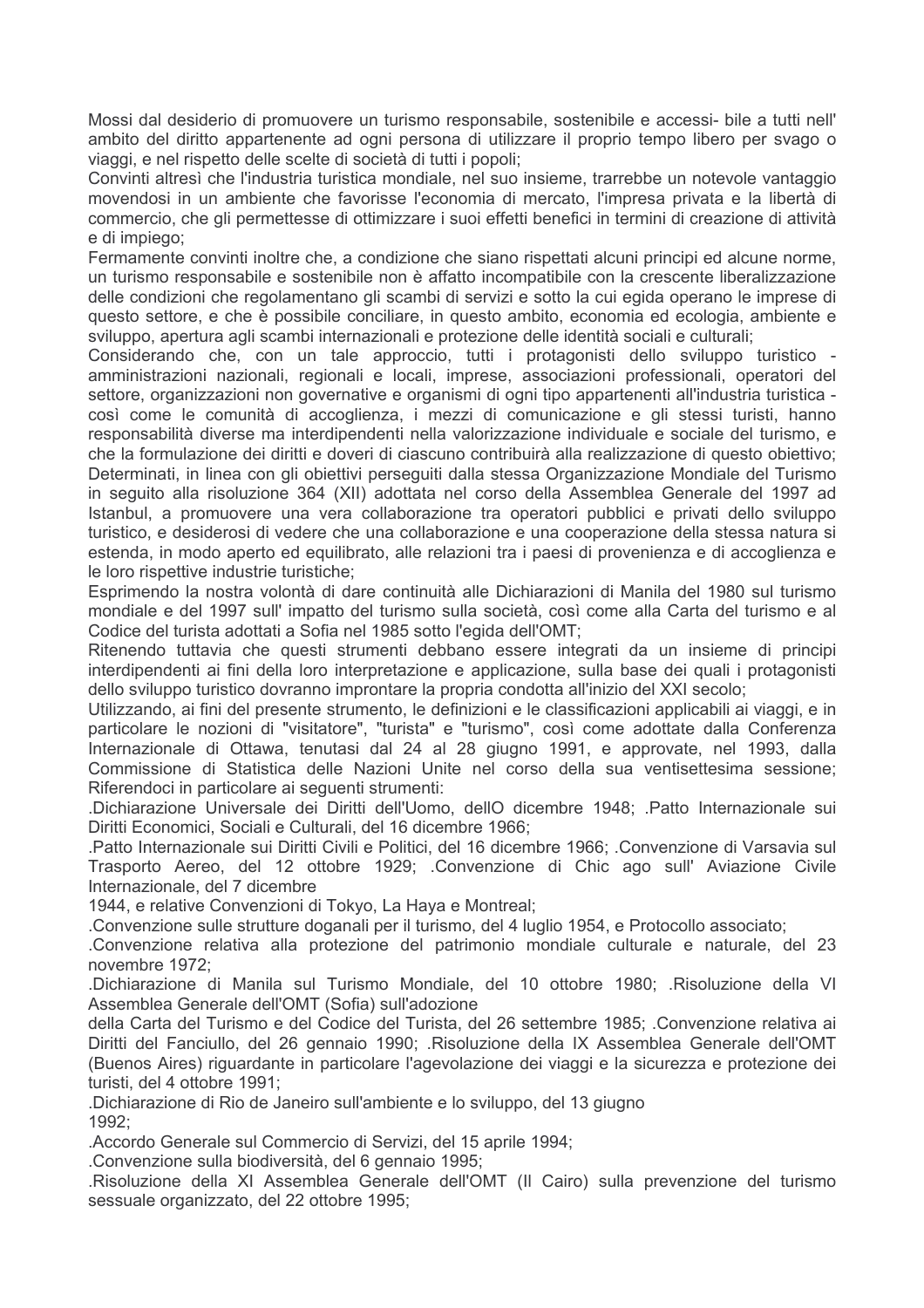Dichiarazione di Stoccolma contro lo sfruttamento sessuale a fini commerciali dei bambini, del 28 agosto 1996:

.Dichiarazione di Manila sull'impatto del turismo sulla società, del 22 maggio 1997;

.Convenzioni e raccomandazioni adottate dall'Organizzazione Internazionale del Lavoro in materia di convenzioni collettive, di proibizione del lavoro forzato e del lavoro minorile, difesa dei diritti delle popolazioni autoctone, uguaglianza di trattamento e non discriminazione nel lavoro;

affermiamo il diritto al turismo e alla libertà di spostamento per motivi turistici, ribadiamo la nostra volontà di promuovere un sistema turistico mondiale, equo, responsabile e sostenibile, i cui benefici vengano condivisi da tutti i settori della società, nel contesto di un' economia internazionale aperta e liberalizzata, e a tal fine, proclamiamo solennemente i principi del Codice Mondiale di Etica del Turismo.

# **Principi**

Articolo 1

Il contributo del turismo alla comprensione e al rispetto reciproco tra i popoli e le società

1) La comprensione e la promozione dei valori etici comuni dell'umanità, in uno spirito di tolleranza e di rispetto della diversità delle credenze religiose, filosofiche e morali, sono allo stesso tempo fondamento e conseguenza di un turismo responsabile; i responsabili dello sviluppo turistico e i turisti stessi devono prestare attenzione alle tradizioni e alle pratiche sociali e culturali di tutti i popoli, comprese quelle delle minoranze e delle popolazioni autoctone, e riconoscerne la ricchezza:

2) Le attività turistiche devono essere condotte in armonia con le peculiarità e le tradizioni delle regioni e dei paesi d'accoglienza, e nell'osservanza delle loro leggi, usi e costumi;

3) Le comunità d'accoglienza, da una parte, e i professionisti locali, dall'altra, devono imparare a conoscere e a rispettare i turisti che li visitano, e ad informarsi sui loro modi di vita, sui loro qusti e sulle loro aspettative; l'educazione e la formazione impartite ai professionisti contribuiscono a un' accoglienza ospitale:

4) Le autorità pubbliche hanno il compito di assicurare la protezione dei turisti e dei visitatori, così come dei loro beni: esse devono rivolgere un'attenzione particolare alla sicurezza dei turisti stranieri, a motivo della loro particolare vulnerabilità; devono facilitare l'introduzione di mezzi d'informazione, prevenzione, protezione, assicurazione ed assistenza specifici, che corrispondano ai loro bisogni; gli attentati, le aggressioni, i sequestri o le minacce rivolte ai turisti o agli addetti all'industria turistica, così come le distruzioni intenzionali di istallazioni turistiche o di elementi del patrimonio culturale o naturale, devono essere severamente condannati e repressi secondo le rispettive legislazioni nazionali;

5) Durante i loro viaggi, i turisti e i visitatori devono evitare ogni atto criminale o considerato delittuoso dalle leggi del paese visitato, e da ogni comportamento che possa risultare offensivo o ingiurioso alle popolazioni locali, o arrecare danno all'ambiente del luogo; devono astenersi da qualsiasi traffico di droga, armi, oggetti di antiquariato, specie protette, prodotti e sostanze pericolose o proibite dalle normative nazionali;

6) I turisti e i visitatori hanno la responsabilità di informarsi, prima ancora della loro partenza, sulle caratteristiche dei paesi che si apprestano a visitare: devono essere coscienti dei rischi in materia di salute e di sicurezza inerenti ad ogni spostamento al di fuori del proprio ambiente abituale, e comportarsi in modo da ridurre al minimo tali rischi;

#### Articolo 2

Il turismo, strumento di crescita individuale e collettiva 1) Il turismo, attività più frequentemente associata al riposo, alla distensione, allo sport, all'accesso alla cultura e alla natura, deve essere concepito e praticato come un mezzo privilegiato di crescita individuale e collettiva; praticato con la necessaria apertura di spirito, costituisce un fattore insostituibile di autoeducazione personale, di mutua tolleranza e di apprendimento delle legittime differenze tra popoli e culture, così come delle loro diversità:

2) Le attività turistiche devono rispettare l'uguaglianza di uomini e donne; devono tendere alla promozione dei diritti umani e, in particolare, dei diritti specifici dei gruppi più vulnerabili, quali i bambini, gli anziani, i portatori di handicap, le minoranze etniche e i popoli autoctoni;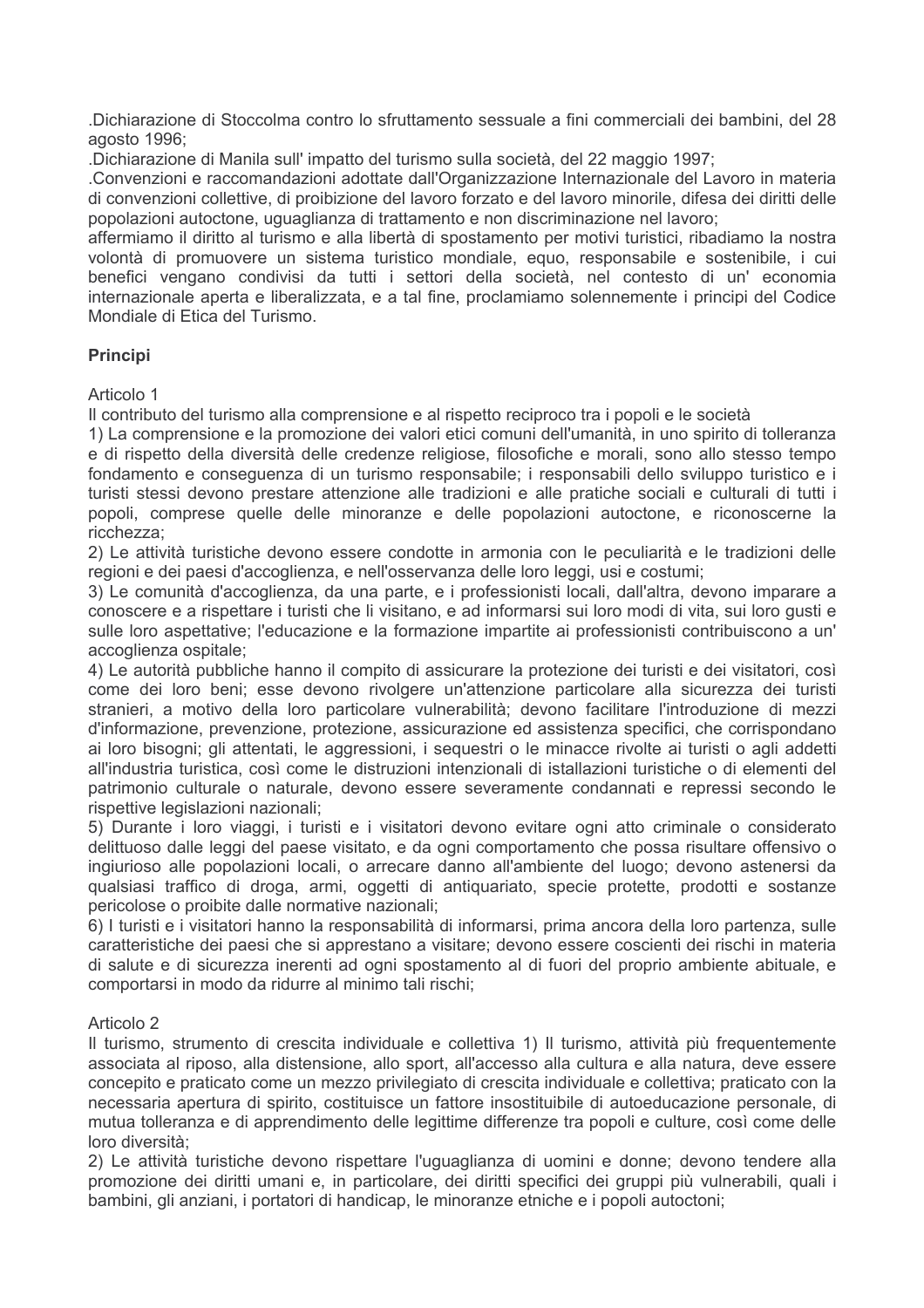3) Lo sfruttamento degli esseri umani in qualunque sua forma, in particolare quello sessuale e guando colpisce i bambini, si scontra con gli obiettivi fonda- mentali del turismo e costituisce la negazione dello stesso; pertanto, in conformità al diritto internazionale, esso deve essere energicamente combattuto con la cooperazione di tutti gli Stati interessati, e sanzionato con rigore dalle legislazioni nazionali tanto dei paesi visitati guanto di quelli di provenienza di coloro che hanno commesso tali atti, anche quando questi ultimi sono stati perpetrati all'estero;

4) I viaggi effettuati per motivi di religione, salute, educazione e scambio culturale o linguistico. costituiscono forme particolarmente interessanti di turismo, che meritano di essere incoraggiate:

5) L'introduzione nei programmi di educazione di un insegnamento sul valore degli scambi turistici, dei loro benefici economici, sociali e culturali, ma anche dei loro rischi, deve essere incoraggiata;

### Articolo 3

### Il turismo, fattore di sviluppo sostenibile

I) È dovere di tutti i protagonisti dello sviluppo turistico salvaguardare l'ambiente e le risorse naturali, nella prospettiva di una crescita economica sana, continua e sostenibile, tale da soddisfare equamente i bisogni e le aspirazioni delle generazioni presenti e future;

2) Tutte le forme di sviluppo turistico che permettono di economizzare le risorse naturali rare e preziose, in particolare l'acqua e l'energia, nonché di evitare per quanto possibile la produzione di rifiuti, devono essere privilegiate ed incoraggiate dalle autorità pubbliche nazionali, regionali e locali:

3) Lo scaglionamento nel tempo e nello spazio dei flussi di turisti e visitatori, specialmente quelli derivanti dalle ferie retribuite e dalle vacanze scolastiche, così come una distribuzione più equilibrata degli accessi devono essere incoraggiati allo scopo di ridurre la pressione dell' attività turistica sull'ambiente, e accrescerne l'impatto benefico sull'industria turistica e l'economia locale;

4) Le infrastrutture devono essere concepite e le attività turistiche programmate in modo tale da proteggere il patrimonio naturale costituito dagli ecosistemi e dalla biodiversità, e da preservare le specie minacciate della fauna e della flora selvatiche; i responsabili dello sviluppo turistico, e in particolare i professionisti del settore, devono consentire che vengano imposti limiti alle loro attività quando queste sono esercitate in spazi particolarmente vulnerabili: regioni desertiche, polari o d'alta montagna, zone costiere, foreste tropicali o zone umide, idonee alla creazione di parchi naturali o riserve protette:

5) Il turismo naturalistico e l'ecoturismo sono riconosciuti come forme di particolare arricchimento e valorizzazione del turismo, a condizione che rispettino il patrimonio naturale e le popolazioni locali e rispondano alla capacità di accoglienza dei luoghi;

## Articolo 4

Il turismo quale mezzo per utilizzare il patrimonio culturale dell'umanità e contribuire al suo arricchimento

I) Le risorse turistiche appartengono al patrimonio comune dell'umanità; le comunità nei cui territori si trovano, hanno nei loro confronti diritti e obblighi particolari;

2) Le politiche e le attività turistiche devono essere condotte nel rispetto del patrimonio artistico, archeologico e culturale, che devono proteggere e trasmettere alle generazioni future; una cura particolare viene rivolta alla conservazione e alla valorizzazione dei monumenti, santuari e musei, nonché dei siti di interesse storico o archeologico, che devono essere aperti alle visite dei turisti nel modo più ampio possibile; deve essere incoraggiato l'accesso del pubblico ai beni e ai monumenti culturali di proprietà privata, nel rispetto dei diritti dei loro proprietari, così come agli edifici religiosi, senza arrecare danno alle normali necessità di culto:

3) Le risorse finanziaria derivanti dalle visite di siti e monumenti di interesse culturale dovranno, almeno parzialmente, essere utilizzate per il mantenimento, la salvaguardia, la valorizzazione e l'arricchimento di tale patrimonio:

4) L'attività turistica deve essere programmata in maniera tale da permettere la sopravvivenza e lo sviluppo delle produzioni culturali e artigianali tradizionali, nonché del folklore, e da non provocare la loro standardizzazione e il loro impoverimento:

#### Articolo 5

Il turismo, attività vantaggiosa per i paesi e le comunità di accoglienza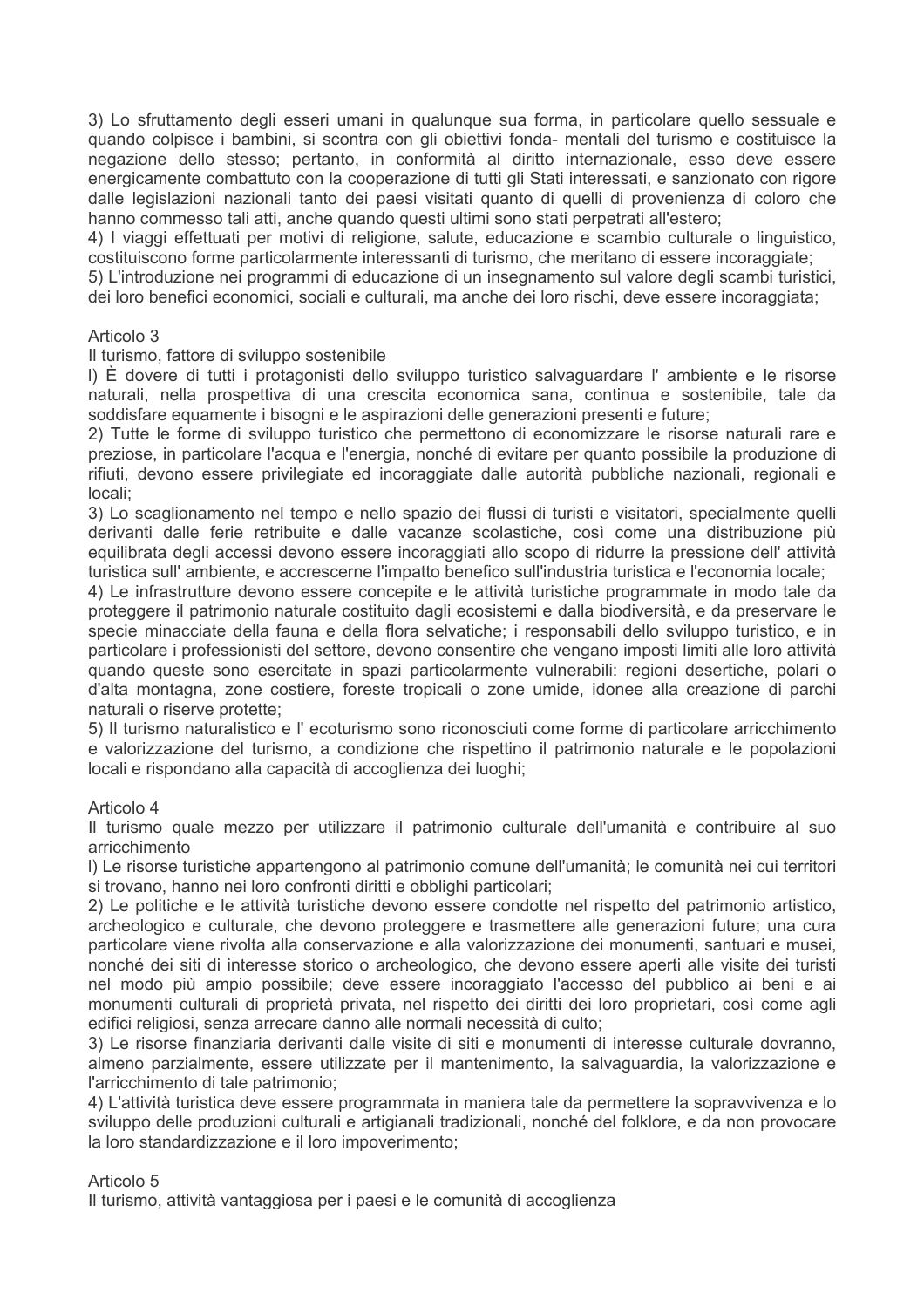I) Le popolazioni locali devono essere coinvolte nelle attività turistiche e partecipare in maniera equa ai benefici economici, sociali e culturali che ne deriva- no, con particolare riferimento alla creazione di occupazione diretta e indiretta che ne consegue;

2) Le politiche turistiche devono essere condotte in modo tale da contribuire a migliorare i livelli di vita delle popolazioni delle regioni visitate e soddisfare i loro bisogni: la concezione urbanistica e architettonica e la gestione delle stazioni turistiche e delle strutture di accoglienza devono tendere alla loro integrazione ottimale nel tessuto economico e sociale locale: a parità di competenza, deve essere data priorità all'impiego di manodopera locale;

3) Un'attenzione particolare deve essere rivolta ai problemi specifici delle zone costiere e dei territori insulari, così come delle regioni rurali o montane vulnerabili, per le quali il turismo rappresenta spesso una delle rare opportunità di sviluppo di fronte al declino delle attività economiche tradizionali:

4) I professionisti del turismo, e in particolare gli investitori, devono, nel quadro dei regolamenti stabiliti dalle pubbliche autorità, effettuare studi sull'impatto dei loro progetti di sviluppo sull'ambiente e sulla territorio naturale; devono altresì fornire, con la massima trasparenza ed obiettività, informazioni circa i loro programmi futuri e le loro ripercussioni prevedibili, e favorire un confronto sul loro contenuto con le popolazioni interessate: .

## Articolo 6

Obblighi degli operatori dello sviluppo turistico

I) I professionisti del turismo hanno l'obbligo di fornire ai turisti un'informazione obiettiva e onesta sui luoghi di destinazione e sulle condizioni di viaggio, d'accoglienza e di soggiorno; inoltre, devono assicurare l'assoluta trasparenza delle clausole dei contratti proposti ai loro clienti, tanto per quanto riguarda la natura, il prezzo e la qualità delle prestazioni che si impegnano a fornire, quanto per ciò che concerne i risarcimenti finanziari loro spettanti in caso di rottura unilaterale del contratto:

2) I professionisti del turismo, per quanto dipende da loro, devono preoccuparsi, in cooperazione con le autorità pubbliche, della sicurezza, della prevenzione degli incidenti, della tutela sanitaria e dell'igiene alimentare di quanti ricorrono ai loro servizi; allo stesso modo devono assicurare l'esistenza di sistemi assicurativi e di assistenza adeguati: accettare l'obbligo di rendere conto. secondo le modalità previste dai regolamenti nazionali, e di versare un indennizzo equo in caso di mancato rispetto dei loro obblighi contrattuali;

3) I professionisti del turismo, per quanto dipende da loro, devono contribuire al pieno soddisfacimento culturale e spirituale dei turisti e permettere loro, durante i viaggi, di praticare la propria fede religiosa;

4) Le autorità pubbliche degli Stati di provenienza e dei Paesi d'accoglienza, in collaborazione con i professionisti interessati e le loro associazioni, devono assicurare la messa in atto dei meccanismi necessari al rimpatrio dei turisti in caso di fallimento delle imprese che hanno organizzato i loro viaggi;

5) I governi hanno il diritto -e il dovere -in particolare nei casi di crisi, di informare i loro cittadini delle condizioni difficili, o anche dei pericoli, che potrebbero incontrare in occasione dei loro viaggi all'estero; spetta a loro quindi fornire tali informazioni senza arrecare danno in modo ingiustificato o esagerato all'industria turistica dei paesi d'accoglienza e agli interessi dei loro operatori: il contenuto di eventuali avvertenze dovrà pertanto essere previamente discusso con le autorità dei paesi d'accoglienza e con i professionisti interessati; le raccomandazioni formulate saranno strettamente proporzionate alla gravità delle situazioni reali e limitate alle aree geografiche in cui risulti comprovata una situazione di insicurezza; tali raccomandazioni dovranno essere attenuate o annullate non appena il ritorno alla normalità lo consentirà;

6) La stampa, in particolare la stampa turistica specializzata, e gli altri media, compresi i moderni mezzi di comunicazione elettronica, devono diffondere un'informazione onesta ed equilibrata sugli avvenimenti e le situazioni che possono influire sui flussi turistici: hanno altresì l'impegno di fornire indicazioni precise e affidabili ai consumatori di servizi turistici; a questo scopo devono essere sviluppate e utilizzate anche le nuove tecnologie della comunicazione e del commercio elettronico che, così come la stampa e i media, non devono in alcun modo favorire il turismo sessuale;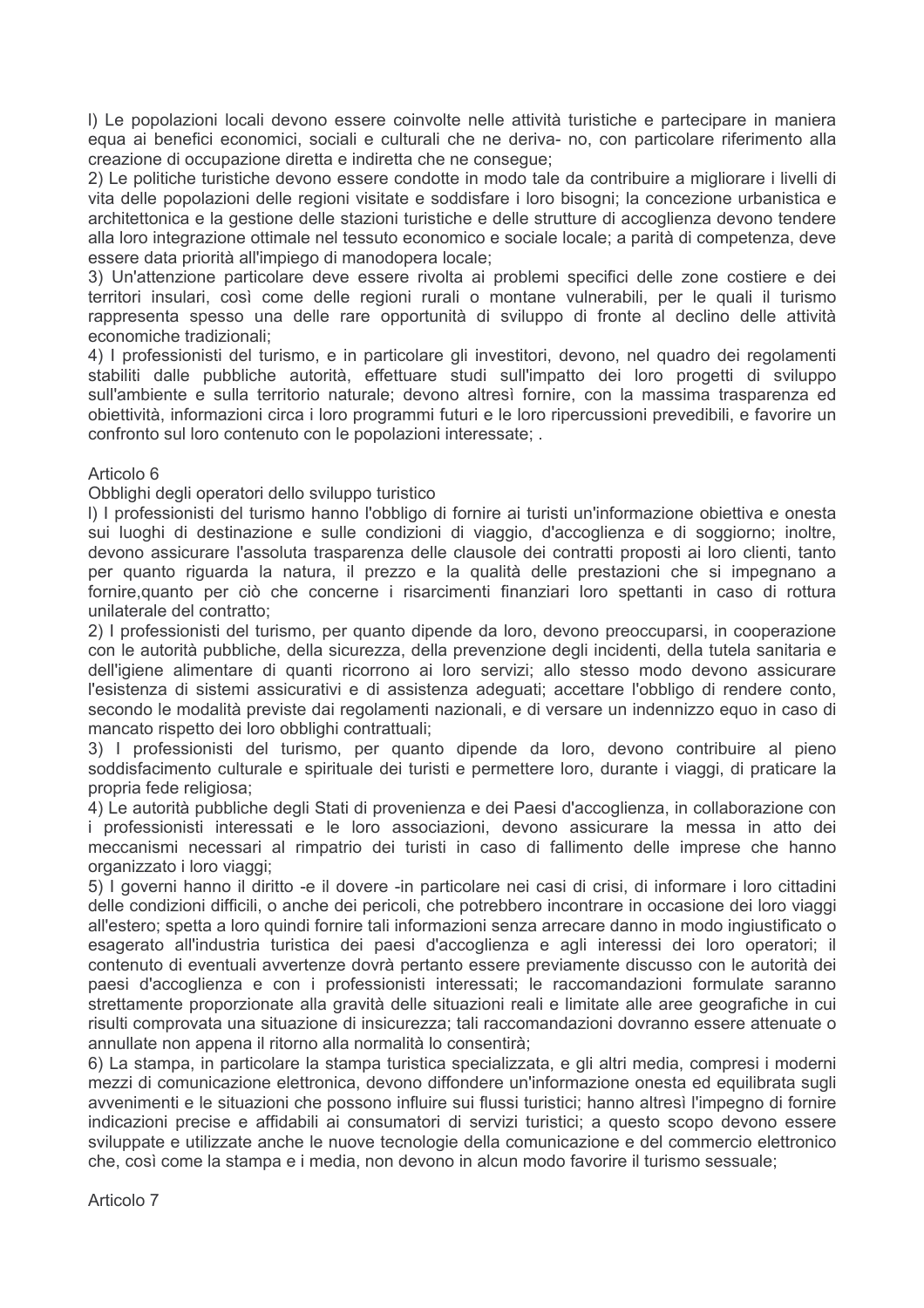Diritto al turismo

I) La possibilità di accedere, direttamente e personalmente, alla scoperta delle ricchezze del pianeta costituisce un diritto aperto ugualmente a tutti gli abitanti del mondo; la partecipazione sempre più estesa al turismo nazionale e internazionale deve essere considerata come una delle migliori espressioni possibili della crescita continua del tempo libero e nessun ostacolo deve essere frapposto sul suo cammino;

2) Il diritto al turismo per tutti deve essere visto come corollario del diritto al riposo e allo svago, e specialmente di quello ad una limitazione ragionevole della durata del lavoro ed a congedi periodici retribuiti, ai sensi dall'articolo 24 della Dichiarazione Universale dei Diritti dell'Uomo e dall'articolo 7.d del Patto Internazionale sui Diritti Economici, Sociali e Culturali;

3) Il turismo sociale, e in particolare il turismo associativo, che penDette l'accesso di un numero sempre più grande di persone allo svago, ai viaggi e alle vacanze, deve essere promosso con il sostegno delle autorità pubbliche;

4) Il turismo delle famiglie, dei giovani, degli studenti, degli anziani e dei porta- tori di handicap deve essere incoraggiato e facilitato;

### Articolo 8

Libertà dei movimenti turistici

1) I turisti e i visitatori, nel rispetto del diritto internazionale e delle legislazioni

nazionali, devono beneficiare della libertà di circolare all'interno del proprio paese e da uno Stato all'altro, in conformità all'articolo 13 della Dichiarazione Universale dei Diritti dell'Uomo; essi devono poter accedere ai luoghi di transito e di soggiorno così come ai siti turistici e culturali senza eccessive formalità o discriminazioni:

2) I turisti ed i visitatori devono vedersi riconosciuta la facoltà di utilizzare tutti i mezzi di comunicazione disponibili, interni ed esterni; devono beneficiare di un rapido e facile accesso ai servizi amministrativi, giudiziari e sanitari locali e porsi liberamente in contatto con le autorità consolari del paese da cui provengono in conformità alle convenzioni diplomatiche vigenti;

3) I turisti e i visitatori devono beneficiare degli stessi diritti dei cittadini de1 paese visitato per quanto riguarda la riservatezza dei dati e delle informazioni relativi alla loro persona, in modo particolare quando queste informazioni sono conservate in fonDa elettronica:

4) Le procedure amministrative relative all'attraversamento delle frontiere, stabilite dagli Stati o risultanti da accordi internazionali, quali i visti, o le formalità sanitarie e doganali, devono essere adattate in modo da facilitare al massimo la libertà dei viaggi e l'accesso della maggior parte delle persone al turismo internazionale; devono essere incoraggiati gli accordi tra gruppi di paesi al fine di armonizzare e semplificare queste procedure; devono essere progressivamente eliminate o corrette le imposte e gli oneri specifici che penalizzano l'industria turistica e ne danneggiano la competitività:

5) I viaggiatori devono poter disporre, nella misura in cui la situazione economica del paese da cui provengono lo permetta, di una quantità di moneta convertibile necessaria ai loro spostamenti;

## Articolo 9

Diritti dei lavoratori e degli imprenditori dell'industria turistica

1) I diritti fondamentali dei lavoratori salariati e autonomi dell'industria turistica e delle attività connesse, devono essere garantiti dalla supervisione delle amministrazioni nazionali e locali, sia dei loro stati di provenienza che dei loro paesi di accoglienza, con particolare attenzione, tenuto conto delle limitazioni specifiche legate ai ritmi stagionali della loro attività, alla dimensione globale della loro industria e alla flessibilità spesso richiesta dalla natura stessa del loro lavoro;

2) I lavoratori salariati e autonomi dell'industria turistica e delle attività connesse hanno il diritto e il dovere di acquisire una formazione iniziale e continua adequata: deve essere garantita loro un' idonea protezione sociale; per quanto possibile deve essere limitata la precarietà dell'impiego; ai lavoratori stagionali del settore deve essere proposto uno statuto particolare, specialmente per quanto riguarda la loro protezione sociale;

3) Ogni persona fisica e giuridica, ove dimostri di possedere le capacità e le qualificazioni necessarie, si deve veder riconoscere il diritto a esercitare un' attività professionale nel campo del turismo, in conformità alla legislazione nazionale vigente; gli imprenditori e gli investitori -